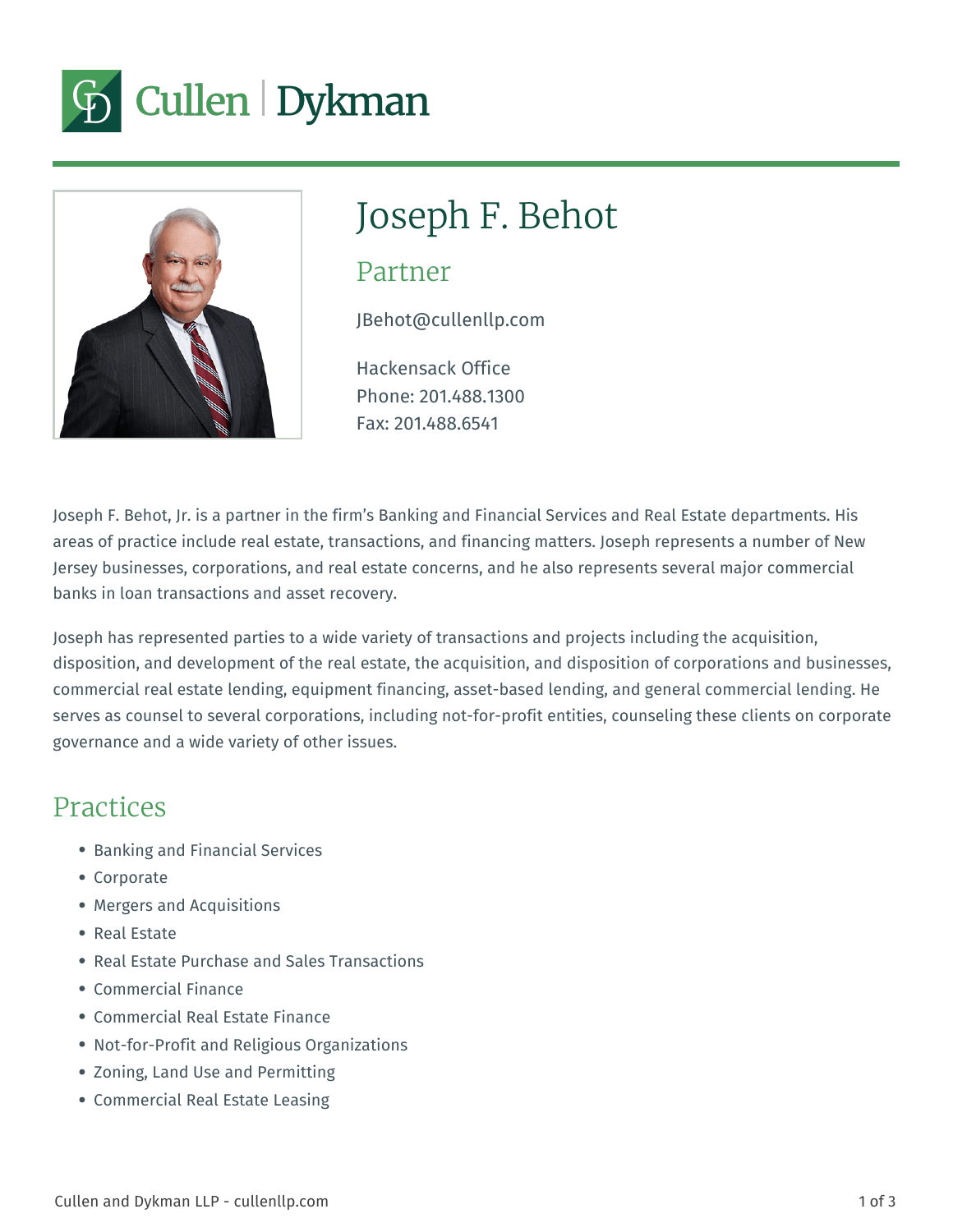#### **Industries**

- Construction
- Financial Institutions
- Real Estate

# Bar Admissions

- New Jersey
- U.S. District Court for the District of New Jersey
- New York

# Education

- J.D., Seton Hall Law School, cum laude, 1976
- B.A., Lehigh University, Honors Degree, 1973

#### Representative Experience

- Represented numerous real estate companies, financial institutions, and businesses in numerous sales, acquisitions, financings, and restructurings involving transactions throughout the United States.
- Represented parties to section 1031 for defense exchanges, membership redemptions, and transfers.
- Experience in lending covers commercial real estate, trade finance, middle market, and asset-based lending.

# Professional and Community Activities

- Member, American Bar Association, 1977—Present
- Member, New Jersey Bar Association, 1977—Present
- Member, Bergen County Bar Association, 1977—Present
- Chairman of the Board, Gill St. Bernard's School, 1997—2007
- Trustee, Gill St. Bernard's School, 1994—2007

# Honors and Awards

- Law Clerk, New Jersey Supreme Court, Honorable Richard J. Hyghes, Chief Justice
- Named "New Jersey Top Legal Minds" 2012